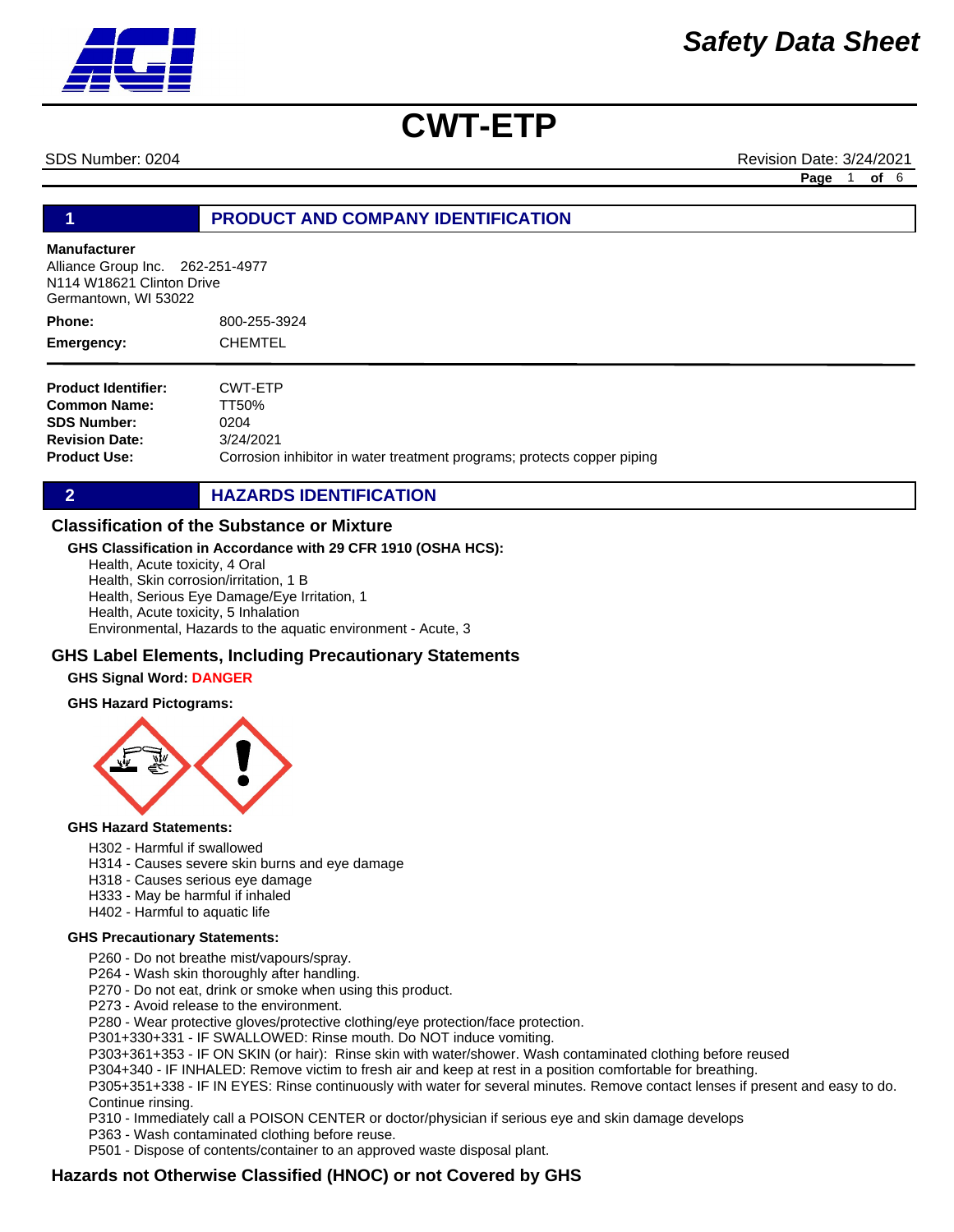

**Route of Entry: Target Organs: Inhalation: Skin Contact: Eye Contact:** Respiratory system; Eyes; Skin. Can cause severe irritation and inflammation of the respiratory tract. May cause coughing, chest pain, shortness of breath, wheezing and pulmonary edema. Effects may be delayed. May cause severe irritation and burns. Prolonged and repeated contact, even with dilute concentrations, can cause a high degree of tissue destruction. Large amounts can cause redness, swelling. May cause severe irritation and burns. May cause permanent eye damage, blindness, corneal damage. Effects may vary depending on length of exposure **Ingestion:** Aspiration hazard: Harmful or fatal if swallowed. This material may cause discomfort, nausea, vomiting, diarrhea, if swallowed. Eyes; Inhalation; Ingestion; Skin. SDS Number: 0204 Revision Date: 3/24/2021 **Page** 2 **of** 6

**HMIS III:** Health = 3(Chronic), Fire = 0, Physical Hazard = 0

| <b>HMIS</b>            |   |
|------------------------|---|
| <b>HEALTH</b>          | 3 |
| <b>FLAMMABILITY</b>    |   |
| <b>PHYSICAL HAZARD</b> |   |
| PERSONAL PROTECTION    |   |

## **3 COMPOSITION/INFORMATION OF INGREDIENTS**

Substance/Mixture: Mixture

| Chemical Ingredients:   |  |                          |  |
|-------------------------|--|--------------------------|--|
| CAS#                    |  | % Chemical Name:         |  |
| $64665 - 57 - 2$ 49-54% |  | Tolytriazole,sodium salt |  |

|                      | <b>FIRST AID MEASURES</b>                                                                                                                                                                                                                                                                                            |  |  |
|----------------------|----------------------------------------------------------------------------------------------------------------------------------------------------------------------------------------------------------------------------------------------------------------------------------------------------------------------|--|--|
| Inhalation:          | If symptoms develop, move victim to fresh air. Give oxygen or artificial respiration if needed. Do not give mouth to<br>mouth resuscitation. Get medical attention. Consult a physician.                                                                                                                             |  |  |
| <b>Skin Contact:</b> | Promptly flush skin with soap and water for 15 minutes. Remove contaminated clothing immediately. Get immediate<br>medical attention. Do not reuse clothing and shoes until cleaned. Do not apply oils and ointments unless ordered by a<br>physician.                                                               |  |  |
| <b>Eye Contact:</b>  | Immediately flush eyes with large amounts of water for at least 15 minutes, lifting eyelids occasionally to facilitate<br>irrigation. Get immediate medical attention if irritation persists.                                                                                                                        |  |  |
| Ingestion:           | If swallowed: If fully conscious, first rinse mouth and then drink small quantity of water . Do NOT induce vomiting. Seek<br>immediate medical attention. If unconscious, take to a hospital or physician. Never give anything by mouth to an<br>unconscious victim. For spontaneous vomiting, keep head below hips. |  |  |
| 5                    | <b>FIRE FIGHTING MEASURES</b>                                                                                                                                                                                                                                                                                        |  |  |
| <b>Flash Point:</b>  | No data available.                                                                                                                                                                                                                                                                                                   |  |  |

**Autoignition Temp:** No data available.

Fire Fighting Methods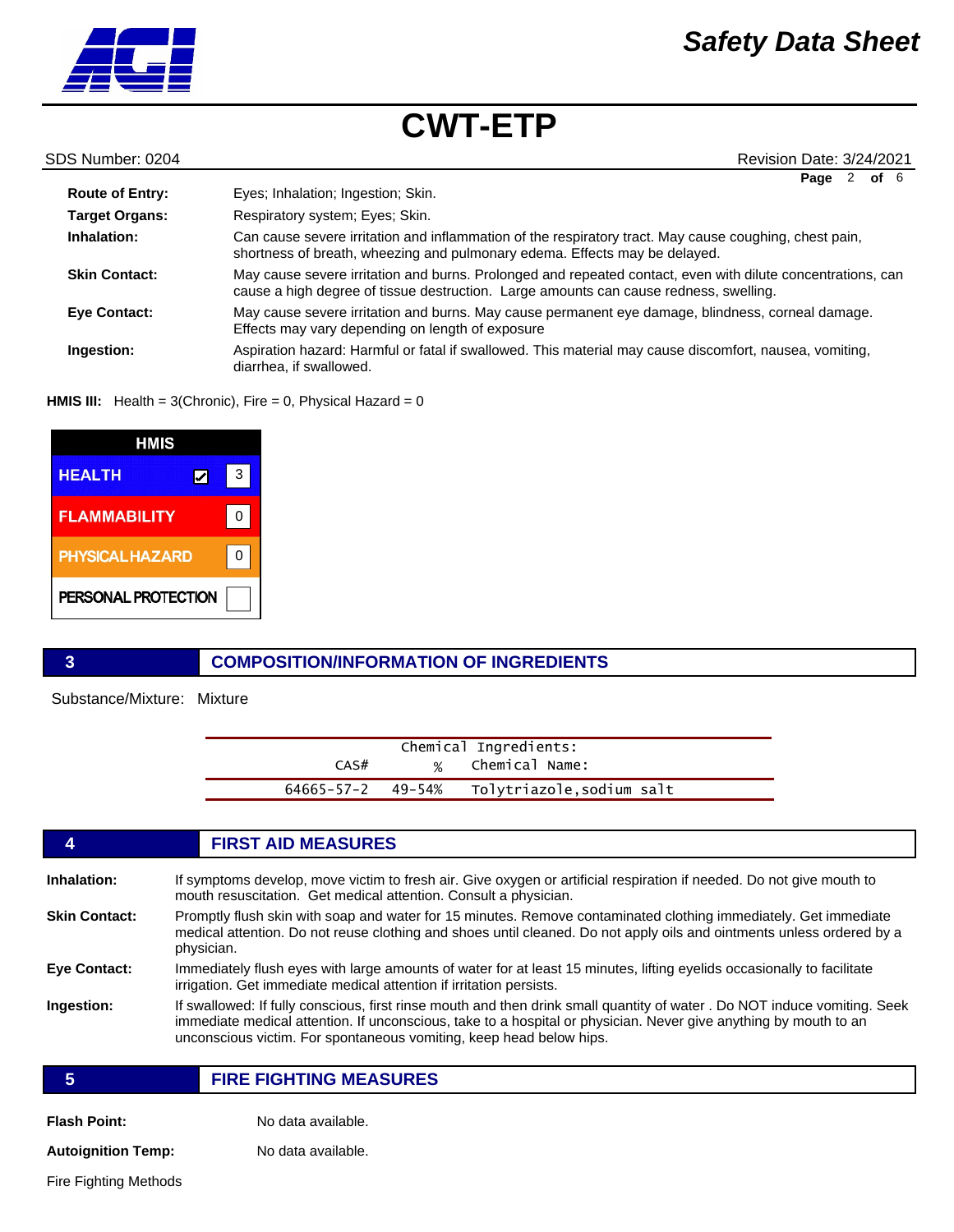# *Safety Data Sheet*



# **CWT-ETP**

SDS Number: 0204 Revision Date: 3/24/2021

**Page** 3 **of** 6

Respiratory and eye protection are required for fire fighting personnel. Evacuate area of unprotected personal. Wear protective clothing including NIOSH Approved self- contained breathing apparatus. Move fire-exposed containers, if allowable, without sacrificing the safety of the firefighters. Use water spray to cool fire exposed containers and disperse vapors. If possible, firefighters should control run-off water to prevent environmental contamination

### **Unusual Fire or Explosion Hazards:**

Harmful vapors may evolve during fire. Material can splatter above 100°C/212°F. Cool exposed containers with water spray to prevent over heating. Dry residue of the product may also burn.

#### *Extinguishing Media*

**Suitable:** Water spray, dry chemical, or carbon dioxide.

**Unsuitable fire extinguisher:** No data available

# **6 ACCIDENTAL RELEASE MEASURES**

#### **Personal Precautions**

Evacuate area. Use personal protective equipment: safety glasses, chemical resistant gloves, chemically resistant boots. Avoid breathing vapors, mist or gas. Ensure adequate ventilation.

#### **Environmental Precautions**

Water spill: Use appropriate containment to avoid run-off or release to sewer. Land spill: Use appropriate containment to avoid run-off or release to ground Prevent further leakage or spillage if safe to do so. Do not let material enter drains.

### **Spill Clean Up**

**» For small spill -** The leak should be contained with absorbent pad and placed in properly labeled waste disposal container immediately. Clean area with water.

**» For large spill -** TIn the event of a large spill, contain the spill immediately and dispose according to state, federal and local hazardous waste regulation. Keep in suitable, closed containers for disposal.

\*\*If spill could potentially enter any waterway, including intermittent dry creeks, contact local authorities.

|                              | <b>HANDLING AND STORAGE</b>                                                                                                                                                                                                                                        |  |
|------------------------------|--------------------------------------------------------------------------------------------------------------------------------------------------------------------------------------------------------------------------------------------------------------------|--|
| <b>Handling Precautions:</b> | Avoid contact with eyes, skin, or clothing. Handle in well ventilated area -avoid breathing vapors or mist.<br>Wash thoroughly after handling. Do not puncture or drop containers. Do not expose containers to<br>sources of ignition, open flame, excessive heat. |  |
| <b>Storage Requirements:</b> | Store in cool/dry area. Keep away from sunlight, heat, sparks, and flames. Keep away from incompatible<br>materials. (acids, oxidizing agents) Keep container tightly closed. Do not store in unlabeled or mislabeled<br>containers. Do not freeze.                |  |
|                              | <b>EXPOSURE CONTROLS/PERSONAL PROTECTION</b>                                                                                                                                                                                                                       |  |
| <b>Engineering Controls:</b> | Provide local exhaust ventilation. Maintain adequate ventilation. If exposure limits have not been                                                                                                                                                                 |  |

|                                          | established, maintain airborne levels to an acceptable level. Eye wash facilities and emergency shower<br>must be available.                                                                                                                                                                                                                                                                                                                                                                                             |
|------------------------------------------|--------------------------------------------------------------------------------------------------------------------------------------------------------------------------------------------------------------------------------------------------------------------------------------------------------------------------------------------------------------------------------------------------------------------------------------------------------------------------------------------------------------------------|
| <b>Personal Protective</b><br>Equipment: | <b>Hygiene Measures</b><br>Handle in accordance with good industrial hygiene and safety practice. Wash hands before breaks and<br>at the end of workday.<br>Respiratory<br>Where risk assessment shows air-purifying respirators are appropriate use a full-face respirator with<br>multi-purpose combination (US) or type ABEK (EN 14387) respirator cartridges as a backup to<br>engineering controls. If the respirator is the sole means of protection, use a full-face supplied air<br>respirator.<br>Eyes and Face |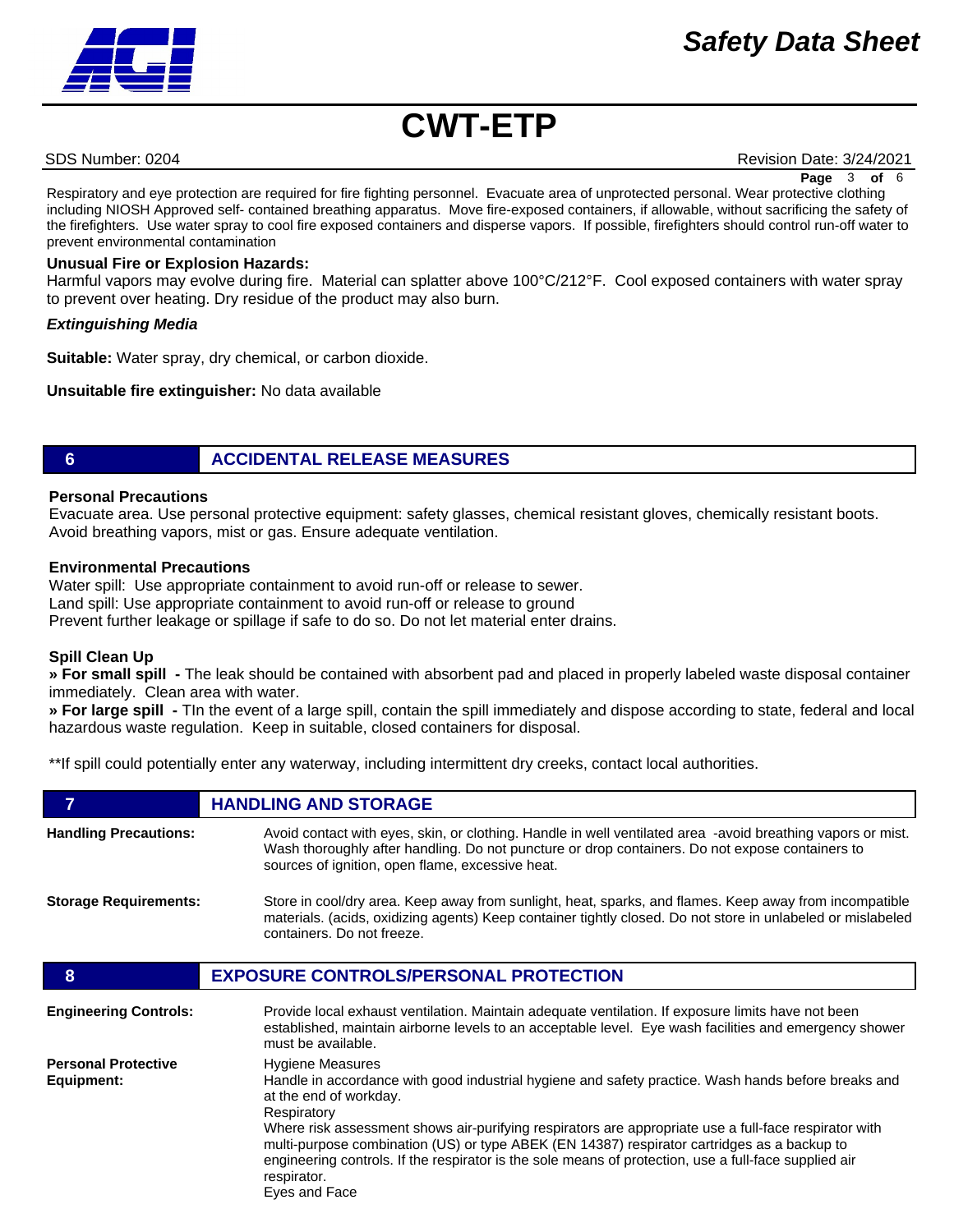

# *Safety Data Sheet*

# **CWT-ETP**

SDS Number: 0204 Revision Date: 3/24/2021

Wear chemical safety goggles while handling this product. Wear additional eye protection such as a face shield when the possibility exists for eye contact with splashing or spraying liquid or airborne material. Skin Prevent contact with this product. Wear gloves and protective clothing depending on conditions of use. Protective gloves: gauntlet-type, neoprene, nitrile. **Page** 4 **of** 6

**Component COSHA PEL COMPONENT ACGIH TWA/ TLV** 

No data available.

| 9                                               | PHYSICAL AND CHEMICAL PROPERTIES |                              |                      |
|-------------------------------------------------|----------------------------------|------------------------------|----------------------|
| Appearance:                                     | Clear, slight yellow             |                              |                      |
| <b>Physical State:</b>                          | Liquid                           | Odor:                        | Characteristic odor  |
| <b>Odor Threshold:</b>                          | No data available.               | <b>Molecular Formula:</b>    | No data available.   |
| <b>Particle Size:</b>                           | No data available.               | Solubility:                  | Complete             |
| <b>Spec Grav./Density:</b>                      | 1.19-1.25                        | <b>Softening Point:</b>      | No data available.   |
| <b>Viscosity:</b>                               | No data available.               | <b>Percent Volatile:</b>     | None                 |
| <b>Saturated Vapor</b><br><b>Concentration:</b> | No data available.               | <b>Heat Value:</b>           | No data available.   |
| <b>Boiling Point:</b>                           | Not determined                   | <b>Freezing/Melting Pt.:</b> | No data available.   |
| <b>Flammability:</b>                            | No data available.               | <b>Flash Point:</b>          | No data available.   |
| <b>Partition Coefficient:</b>                   | No data available.               | Octanol:                     | No data available.   |
| <b>Vapor Pressure:</b>                          | 0.00533 kPa                      | <b>Vapor Density:</b>        | No data available.   |
| pH:                                             | $11 - 12$                        | VOC:                         | 50% Calculated Value |
| Evap. Rate:                                     | No data available.               | <b>Bulk Density:</b>         | No data available.   |
| <b>Molecular weight:</b>                        | No data available.               | <b>Auto-Ignition Temp:</b>   | $500^{\circ}$ C      |
| Decomp Temp:                                    | No data available.               | UFL/LFL:                     | No data available.   |

Lower Explosion Limits: No data available. Upper Explosion Limits: No data available.

#### **10 STABILITY AND REACTIVITY Reactivity:** No data available. **Chemical Stability: Conditions to Avoid: Materials to Avoid: Hazardous Decomposition: Hazardous Polymerization:** Product is stable under normal conditions. Avoid exposure to extreme temperatures, contact with incompatible chemicals, prolonged exposure to light. Protect from freezing. Strong acids. Strong oxidizers. Avoid contact with heavy metals. Thermal decompostiion may release: carbon monoxide, carbon dioxide, and nitrogen oxides. Will not occur under normal conditions.

**11 TOXICOLOGICAL INFORMATION**

## **Toxicity Data:**

Eye Effects: Can cause severe eye irritation and burns. Symptoms may include: blurred vision, redness of eye, pain. » Eye Irritation - Rabbit - corrosive

Skin Effects: Can cause severe irritation and burns. Symptoms may include: irritation, pain, redness, blistering, or cracking of the skin.

» Dermal LD50 - Rabbit: >2000 mg/kg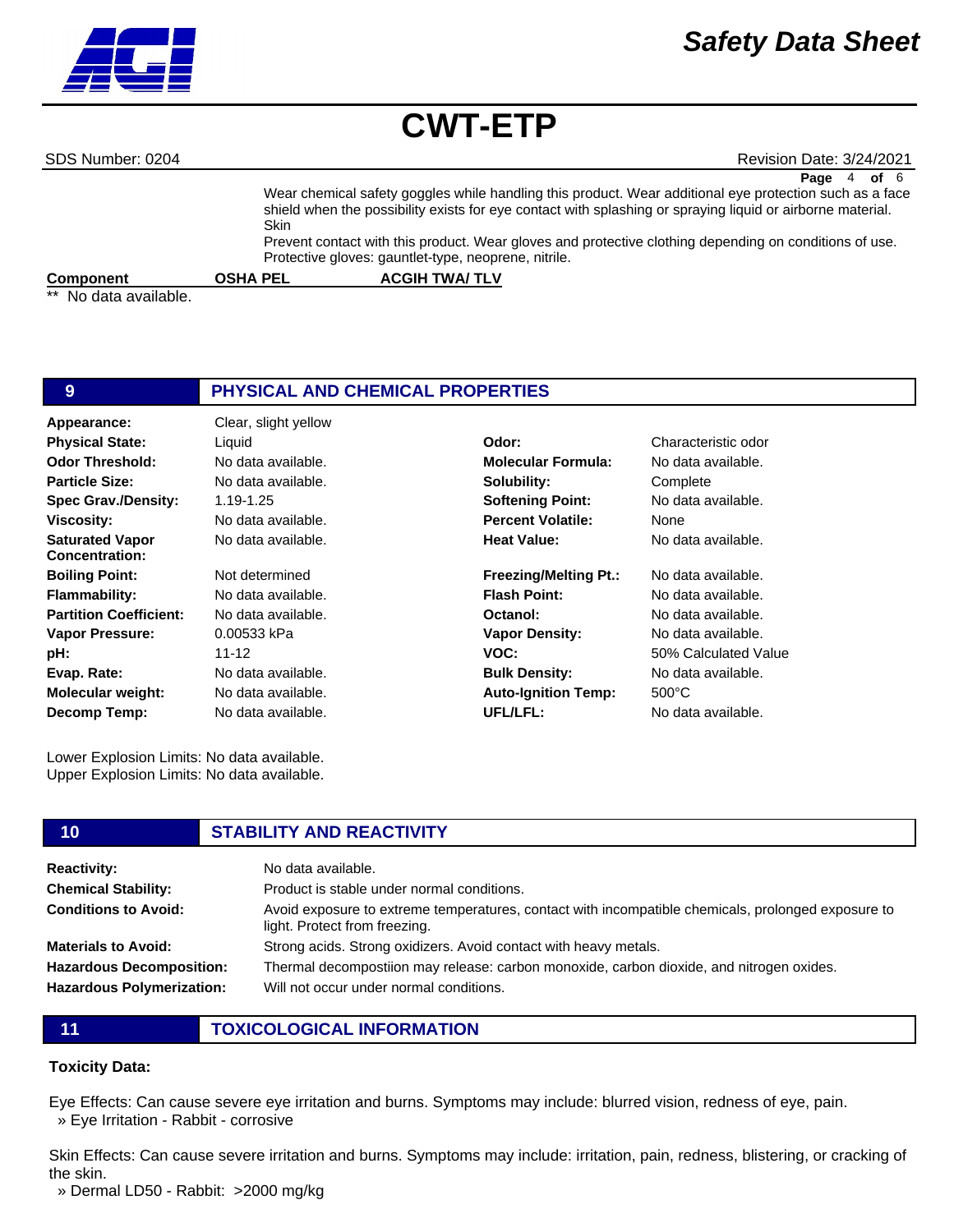

SDS Number: 0204 Revision Date: 3/24/2021 **Page** 5 **of** 6

Inhalation Effects: Can cause severe irritation. Can lead to coughing, nasal congestion, tightness of chest and/or shortness of breath. Effects may be delayed.

» Inhalation LC50 - No data available

Ingestion Effects: Can lead to possible nausea or vomiting. Can cause damage to the: mouth, throat, esophagus, stomach, gastrointestinal tract.

» Oral LD50 - Rat: 640mg/kg

Carcinogenicity: No data available Mutagenicity: No data available. Teratogenicity: No data available. Fertility Effects: No data available.

Routes of exposure: Eyes, skin, Inhalation, Ingestion

# **12 ECOLOGICAL INFORMATION**

### **Information on ecological effects**

#### **Toxicity**:

Toxicity to fish » LC50 - Lepomis macrochirus = > 173mg/l - 96.0 h. » LC50 - S. gairdneri = 25 mg/l - 96.0 h

Toxicity to daphnia and other aquatic invertebrates » LC50 - Daphnia magna (Crustacea) - 280 - 48 h.

Toxicity to aquatic plants » EC50 - Selenastrum capriconutum (Algae) = 26.2 mg/l - 72 h.

Persistence and degradability: Biodegradability Result: - Not readily biodegradable.

Bioaccumulative potential: no data available Mobility in soil: no data available

Biodegradability = 70% after 28 D

Other adverse effects - No data available

# **13 DISPOSAL CONSIDERATIONS**

Dispose of in accordance with local, state, and federal regulations.

Empty Container: Since emptied containers retain product residue, follow label warnings even after container is emptied.

Product Disposal: Dispose of a a supervised incineration faciltiy or an appropriate waste disposal facility.



UN3267, Corrosive liquid, basic, organic, n.o.s., 8, PGII, (Sodium Tolytriazole 50%)